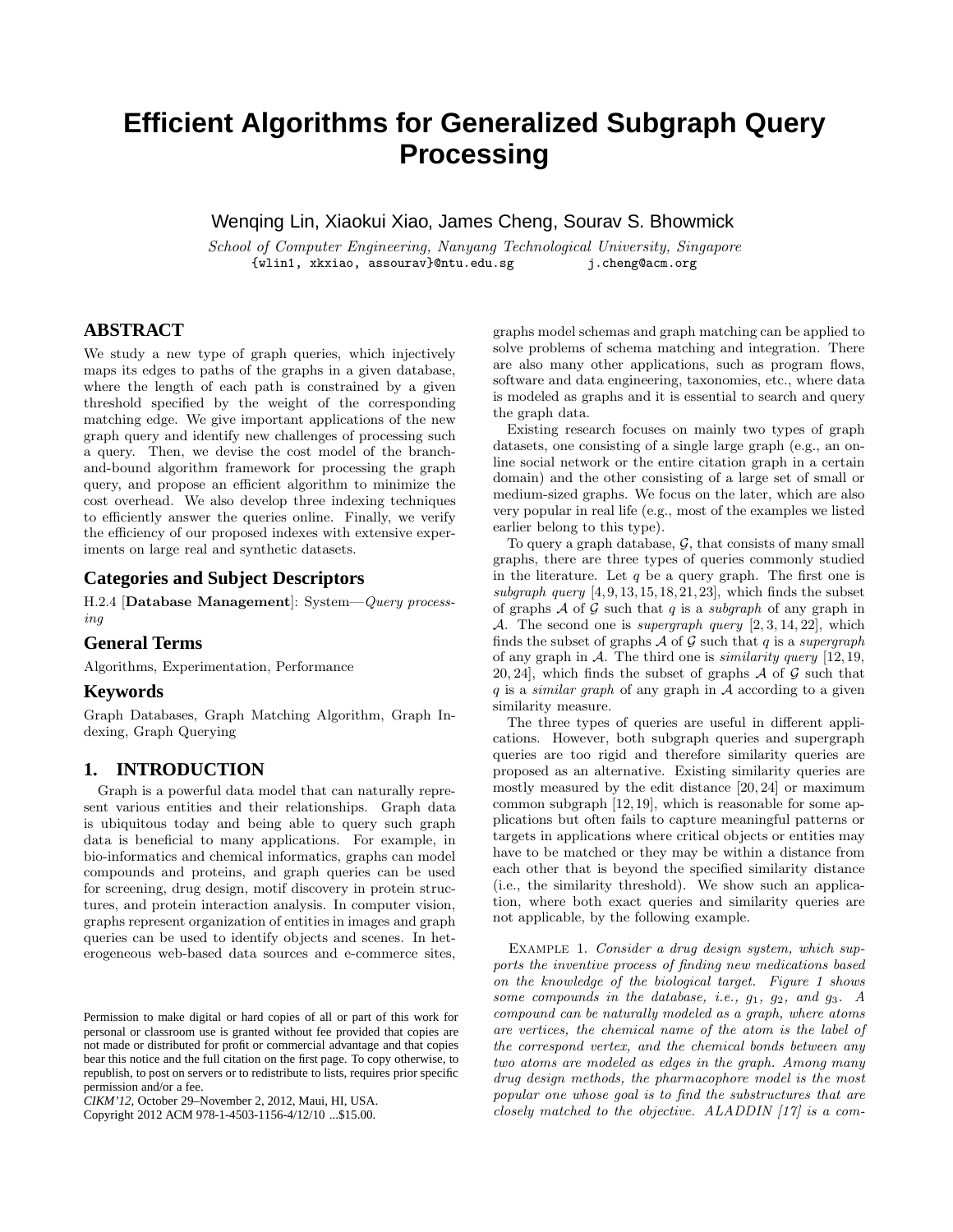

**Figure 1:** A drug database,  $\mathcal{G} = \{g_1, g_2, g_3\}$ , and two **query graphs,**  $q_1$  **and**  $q_2$ 

|  |  |  |  |  | Table 1: A graph query in ALADDIN language |  |
|--|--|--|--|--|--------------------------------------------|--|
|--|--|--|--|--|--------------------------------------------|--|

| DISTANCE $(1, 2)$ 1 3 ; DISTANCE $(1, 3)$ 1 2 ;<br>DISTANCE $(1, 4)$ 1 2; DISTANCE $(3, 4)$ 1 1; | POINT N : POINT H : POINT 0 : POINT C : |
|--------------------------------------------------------------------------------------------------|-----------------------------------------|
|                                                                                                  |                                         |
|                                                                                                  |                                         |

*puter program for the design and recognition of compounds that meet geometric, steric, and sub-structural criteria. AL-ADDIN also uses a precise geometric description language to define the properties of a designed molecule.*

*The query shown in Table 1 is written in the ALADDIN language, which is to find a graph pattern where*

- *1. there are four atoms:* N*,* H*,* O*, and* C*, whose positions are at* 1*,* 2*,* 3*, and* 4*, respectively;*
- *2. the distance between* N *and* H *is 1 to 3, and similarly 1 to 2 between* N *and* O*, 1 to 2 between* N *and* C*, and exactly 1 between* O *and* C*.*

*Since the distance between all pairs of atoms can be estimated [11], the distance can be further modeled as the number of bonds that connect the atoms. Thus, the query in Table 1 can be converted to a graph query which finds all graphs in the database such that*

- *1. there exist four vertices*  $u_1$  *to*  $u_4$  *in the graph whose labels are* N*,* H*,* O*, and* C*, respectively;*
- 2. let  $P = \langle u_i, \ldots, u_j \rangle$  be a path that connects  $u_i$  and  $u_j$ *and* |P| *be the length of the path:*

*there exist paths*  $P_1 = \langle u_1, \ldots, u_2 \rangle$ ,  $P_2 = \langle u_1, \ldots, u_3 \rangle$ ,  $P_3 = \langle u_1, \ldots, u_4 \rangle$ , and  $P_4 = \langle u_3, \ldots, u_4 \rangle$ , respectively, *where*  $1 \leq |P_1| \leq 3, \ 1 \leq |P_2| \leq 2, \ 1 \leq |P_3| \leq 2, \ and$  $|P_4| = 1.$ 

*Such a query can be naturally represented as the query*  $graph<sup>1</sup>$  q<sub>1</sub> *shown in Figure 1, and the answer to this query is* {g3}*. In such a query, subgraph query cannot be applied, while similarity query is also not suitable when the matching paths are long.*

In this paper, we study this new type of graph queries as described in Example 1, which will be formally defined in Section 2. But intuitively, the new query is a generalization of the subgraph query, which generalizes exact edge matching to path matching constrained by a path length; that is, instead of matching each edge as in a subgraph query, we find a path with two matching end vertices for each edge in the

query graph, where the length of the matching path must be within the specified edge weight. Thus, the new query has a much stronger expressive power than a subgraph query.

Such a query is also useful in many other applications. For example, in querying user online traversal graphs, one may be only interested in whether users have visited certain important sites within a certain number of clicks, while an exact or a quality similar matching may not exist. In searching pictures in an image database, it is often rare to find an exact or even similar matching due to the huge amount of irrelevant information in the background (note that similarity measure by edit distance or maximum common subgraph often counts all such irrelevant information in the matching); in this case, we can specify a few features to be focused in the matching while relaxing the links between the features by some reasonable edge weight.

Processing the new query, however, is significantly more challenging. For both subgraph and supergraph query processing, it involves subgraph isomorphism which is NP-hard. The relaxation in the new query from exact edge matching to approximate path matching essentially further explodes the already exponential search space. Existing pruning techniques cannot be directly applied or they are simply not adequate, since our generalized query graph is different from the indexed features. Therefore, this paper proposes new effective pruning techniques and efficient data structures to solve this challenging problem.

**Our contributions.** The contributions of this paper are four-fold. First, we propose the problem of generalized subgraph query processing, which is useful in applications where subgraph queries are too restrictive to apply while similarity queries may return low quality answers due to large edit distance arisen from abundant irrelevant information. Second, we devise a fast algorithm for generalized subgraph matching, which is a significantly more complicated matching problem than subgraph isomorphism. Third, we develop three indexes for the efficient processing of generalized subgraph queries, namely, a *distance-based* index, a *frequent-pattern-based* index, and a *star-structure-based* index. We discuss in details the strengths and limitations of the indexes. Fourth, we verify the efficiency of our matching algorithm (for candidate verification) and our indexes (for filtering) using both real and synthetic datasets.

Paper Organization. Section 2 gives the notations and formally defines the problem. Section 3 presents the generalized subgraph matching algorithm. Section 4 discusses in details the three indexes. Section 5 reports the experimental results. Section 6 discusses the related work and Section 7 concludes the paper.

# **2. PROBLEM STATEMENT**

Let  $G$  be a database that contains a set of simple and labeled graphs. We denote each graph  $g \in \mathcal{G}$  as a triplet  $g = (V_g, E_g, l_g)$ , where  $V_g$  and  $E_g$  are the sets of vertices and edges in  $g$ , respectively, and  $l_g$  is a labelling function that maps each vertex in  $q$  to a label in a finite alphabet. For ease of exposition, we assume that all edges in  $q$  are undirected; our results can be easily extended for directed graphs.

For any vertices u and v in a graph  $g \in \mathcal{G}$ , we define the distance between u and v, denoted as  $dist<sub>g</sub>(u, v)$ , as the number edges in the shortest path between  $u$  and  $v$ . For instance,

 $^{\rm 1}{\rm We}$  assume that path length cannot be negative.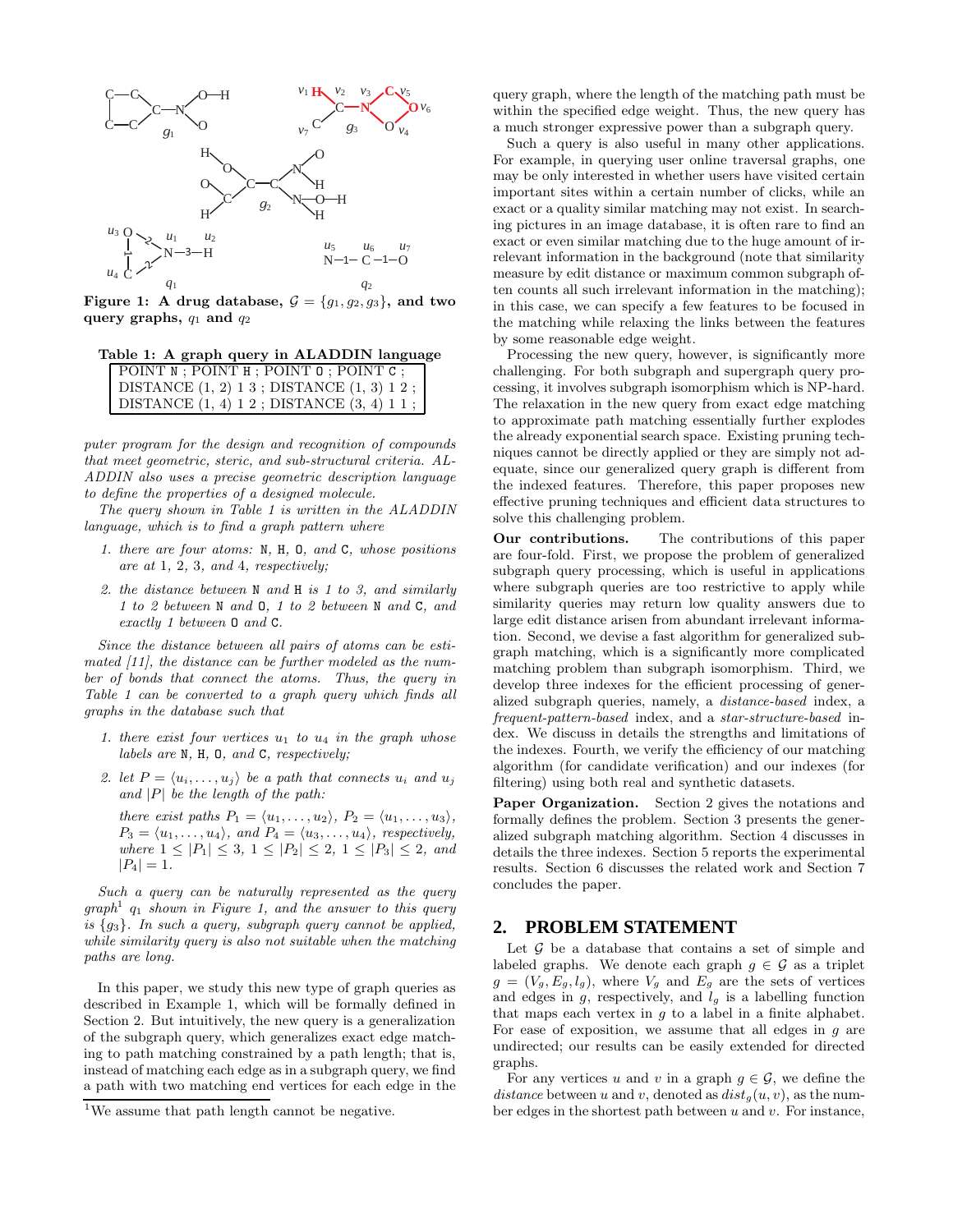in the graph  $g_3$  in Figure 1, we have  $dist_{g_3}(v_1, v_3) = 2$ , since the shortest path between  $v_1$  and  $v_3$  contains two edges  $(v_1, v_2)$  and  $(v_2, v_3)$ .

We aim to support *generalized subgraph queries* on G. In particular, a *generalized subgraph* q is a simple, undirected, and labelled graph where each edge carries a positive integer weight. We denote q as a quadruple  $(V_q, E_q, l_q, t)$ , where V and E are the sets of vertices and edges in q, respectively,  $l_q$ is the labelling function for  $q$ , and  $t$  is a function that maps each edge in q to its weight. We say that a graph  $g \in \mathcal{G}$ *matches* q, if there exists an injective function f from  $V_q$  to  $V_g$ , such that for any edge  $(u, v)$  in q, (i) the labels of u and  $f(u)$  are the same, (ii) the labels of v and  $f(v)$  are the same, and (iii) the distance between  $f(u)$  and  $f(v)$  in g is no more than the weight of  $(u, v)$ .

For example, in Figure 1, the graph  $g_3$  matches the generalized subgraph  $q_1$ . To explain this, let us consider an injective function f that maps  $u_1$  to  $v_3$ ,  $u_2$  to  $v_1$ ,  $u_3$  to  $v_6$ , and  $u_4$  to  $v_5$ . For the edge  $(u_1, u_2)$  in  $q_1$ , we have  $f(u_1) = v_3$ and  $f(u_2) = v_1$ , and the distance  $dist_{g_3}$  between  $v_3$  and  $v_1$ in  $g_3$  equals 2, which is no more than the weight associated with  $(u_1, u_2)$ . The cases for the other edges in  $q_1$  can be verified in a similar manner.

Given a generalized subgraph q, a generalized subgraph query on  $G$  returns the graphs in  $G$  that match  $q$ . For convenience, we refer to q as the *query graph*, and the graphs in G as the *data graphs*. In addition, we say that a data graph g *contains* q (denoted by  $q \subseteq g$ ), if g matches q.

# **3. GENERALIZED SUBGRAPH MATCH-ING ALGORITHM**

To enable generalized subgraph queries on  $\mathcal{G}$ , we need to first address a crucial problem: *How do we decide whether a data graph*  $g \in \mathcal{G}$  *matches the query graph*  $g$ ? We refer to this problem as the *generalized subgraph matching* problem. It is not hard to see that this problem is NP-hard; in particular, when the weights of all edges in  $q$  equal 1, testing whether a data graph q matches q is equivalent to the *subgraph isomorphism* problem, which has been shown to be NP-complete [5].

Given that generalized subgraph matching is theoretically intractable, we resort to heuristics and propose a solution that provides practical efficiency. The core of our solution is a cost-based matching approach that significantly extends and improves the existing heuristic algorithms [13, 16] for the subgraph isomorphism problem. In what follows, we will first introduce the existing methods for subgraph isomorphism (in Section 3.1), and then present the details of our solution (in Section 3.2).

# **3.1 Existing Algorithms for Subgraph Isomorphism**

The classic solution for the subgraph isomorphism is Ullmann's algorithm [16], which matches the vertices in the query graph  $q$  to the vertices in the data graph  $q$  in an iterative manner. Specifically, in each iteration, the algorithm selects an unmatched vertex  $u$  in  $q$ , maps it to an unmatched vertex in g with the same label, and then checks whether the mapping is *feasible*, i.e., whether any two matched vertices in  $q$  that induce an edge in  $q$  are mapped to two vertices in  $g$  that induce an edge in  $g$ . If the mapping is feasible, the algorithm will enter the next iteration to match the remaining vertices in  $q$ . Otherwise, the algorithm will try matching  $u$ 

to another unmatched vertex in g. If there is no vertex that  $u$  can be matched to, the algorithm backtracks to the last matched vertex  $u'$  in q, re-maps  $u'$  to an unmatched vertex in  $q$ , and then re-starts the current iteration.

For example, in Figure 1, given the query graph  $q_2$  and the data graph  $q_3$ , Ullmann's algorithm may first map  $u_5$  to  $v_3$ , and then map  $u_6$  to  $v_5$ . In that case,  $u_5$  and  $u_6$  induce an edge in  $q_2$ , while  $v_3$  and  $v_5$  also induce an edge in  $q_3$ , i.e., the matching is feasible. Assume that, in the next iteration, the algorithm maps  $u_7$  to  $v_4$ . Then,  $u_6$  and  $u_7$  induce an edge in  $q_2$ , but the vertices that they are mapped to (i.e.,  $v_5$  and  $v_4$ ) do not induce any edge in  $g_3$ . As a consequence, the mapping is infeasible, and hence, the algorithm would proceed to re-map  $u_7$  to another unmatched vertex in  $g_3$ .

Intuitively, the efficiency of Ullmann's algorithm depends on the order in which the vertices in  $q$  are matched. For instance, assume that q contains only two vertices  $u_1$  and  $u_2$ , such that  $u_1$  has the same label with only one vertex  $v_1$  in the data graph  $g$ , whereas  $u_2$  has the same label with almost all vertices in g. If we invoke Ullmann's algorithm and map  $u_1$  to  $v_1$  in the first iteration, then in the remaining iterations, we only need to examine whether  $u_2$  can be mapped to a vertex adjacent to  $v_1$ . In contrast, if the first iteration maps  $u_2$  (instead of  $u_1$ ) to some vertex v in q, then in the remaining iterations, we not only need to try mapping  $u_1$ to the neighbors of v, but also need to consider other possible mappings that match  $u_2$  to other vertices in  $q$ , i.e., the search space of the algorithm becomes significantly larger.

Despite the importance of vertex mapping order, it is not taken into account in Ullmann's algorithm. This motivates a more advanced method called *QuickSI* [13], which improves over Ullmann's algorithm by heuristically choosing a mapping order that is likely to reduce computation cost. Specifically, QuickSI decides the vertex mapping order based on two sets of statistics pre-computed from the graph database  $G.$  First, for any vertex u that can possibly appear in a query graph, QuickSI pre-computes its *frequency* in G, i.e., the average number of vertices in each data graph (in  $\mathcal{G}$ ) that have the same label with  $u$ . Second, for any edge  $e$  that may appear in a query graph, QuickSI also pre-computes its frequency in  $G$ , i.e., the average number of edges in each data graph that have endpoints with labels matching those of the endpoints of e. With these statistics, for any given query graph  $q$ , QuickSI first generates a spanning tree of  $q$ , such that vertices and edges closer to the root of tree tend to have lower frequencies in  $G$ . After that, QuickSI generates an ordering of the vertices in  $q$  following a traversal of the spanning tree that recursively visits the branch with the least frequent edge. The resulting vertex order is then used whenever QuickSI compares a data graph  $g$  with  $q$ . Intuitively, this vertex order improves efficiency, as it tends to ensure that the search space of the matching algorithm would be reduced significantly after each iteration.

# **3.2 A Cost-based Approach for Generalized Subgraph Isomorphism**

Both Ullmann's algorithm and QuickSI can be extended for generalized subgraph isomorphism, with a modified feasibility check in each iteration. Specifically, each time after we map a vertex  $u$  in the query graph  $q$  to a vertex  $v$  in the data graph g, we would decide whether the mapping is feasible by examining every edge  $e$  in  $q$  that is induced by u and any vertex  $u'$  in q that has been matched. Let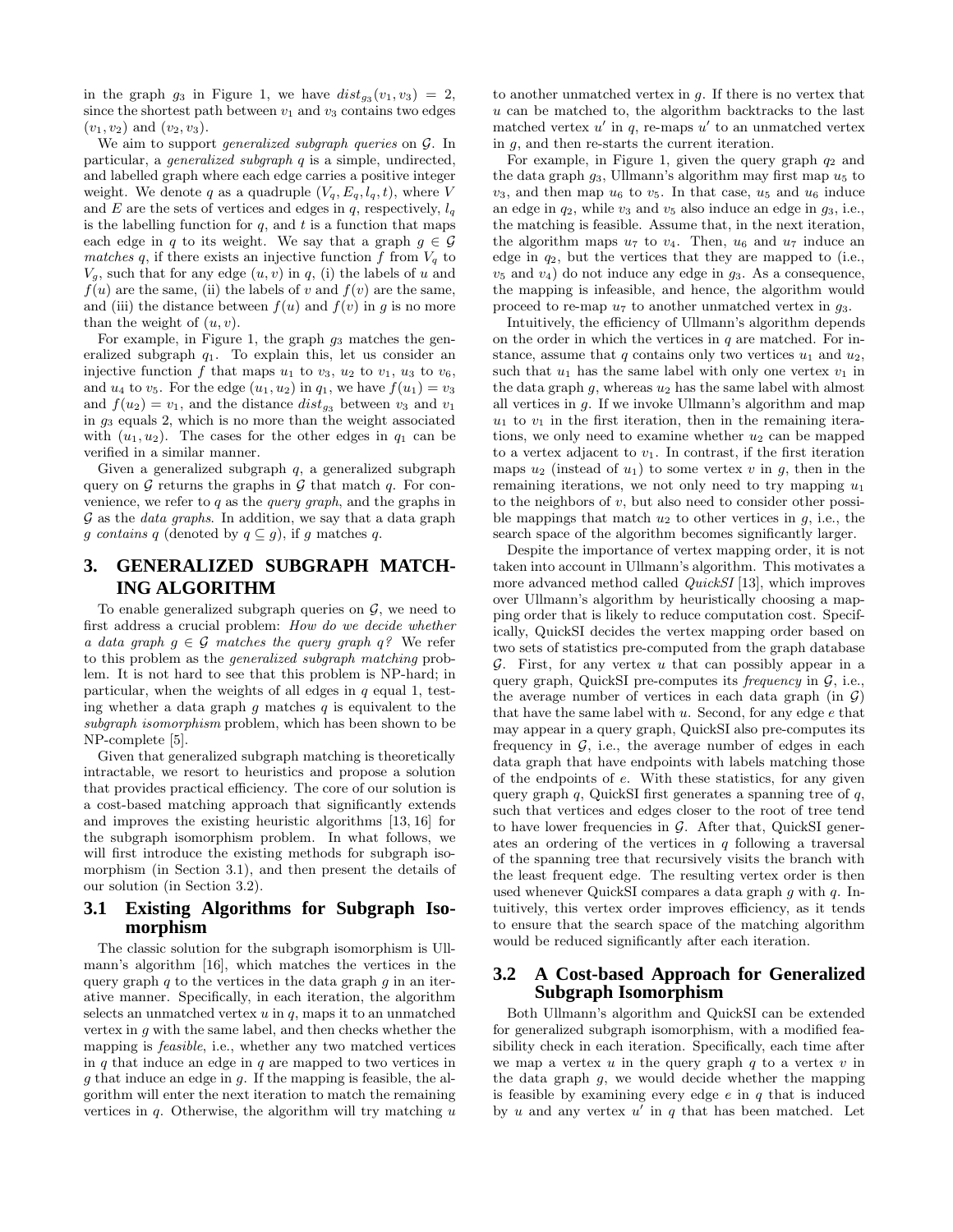$v'$  be the vertex in g that u' is mapped to. If for each e, the distance  $dist_g(v, v')$  between v and v' is no more than the weight  $w(e)$  of e, then the mapping is feasible, and we would proceed to the next iteration. Otherwise, we would re-map  $u$  to other unmatched vertex in  $q$ ; if there does not exist any feasible mapping for  $u$ , we would backtrack to the last matched vertex in  $q$  and re-map it (as with the case of subgraph isomorphism).

The aforementioned extensions of Ullmann's algorithm and QuickSI, however, leave much room for improvements. In particular, Ullmann's algorithm does not exploit the order of vertex mapping for efficiency; QuickSI heuristically tunes the vertex mapping order, but its tuning method is rather ah hoc and is without a formal model that justifies mapping a vertex ahead of any other. To remedy this, we propose a novel algorithm for generalized subgraph isomorphism that incorporates a cost model for selecting a preferable order of vertex mapping. In the following, we will first present the rationale behind our method, and then provide the details about our cost model and algorithm.

Assume that the query graph  $q$  and the data graph  $q$ contain  $m$  and  $n$  vertices, respectively. Totally, there exist  $P(n, m) = n!/(n - m)!$  different ways to map the vertices in q to distinct vertices in g, and these  $P(n, m)$  possible matchings constitute the search space for the generalized subgraph isomorphism algorithm.  $(P(m, n)$  denotes the number of mpermutations of n.) To efficiently decide whether q matches q, it is essential that the algorithm should traverse the search space in a judicious order that enables it to pinpoint a solution (if any) as quickly as possible. This motivates us to match vertices in  $q$  in an order based on how likely they can reduce the search space that we need to explore. Note that we use the same node mapping order for all data graphs (as in QuickSI), so as to avoid the overhead of re-computing the node order for each data graph.

Specifically, to pick the first vertex in  $q$  to be matched, we would inspect each edge e in q, and examine the *frequency of* e (denoted as  $c(e)$ ) in the data graphs in G. The frequency of  $(u', u^*)$  in q is defined as the average number of vertex pairs  $(v', v^*)$  in each data graph in G, such that (i) the labels of  $u'$  and  $v'$  are the same, (ii) the labels of  $u^*$  and  $v^*$  are the same, and (iii) the distance between  $v'$  and  $v^*$  is no more than the weight of  $(u', u^*)$ . (To facilitate this step of the algorithm, we pre-compute the frequency of any edge that may appear in the query graph.)

For each e, we intuitively estimate that it can be matched to  $c(e)$  vertex pairs in the data graph. Given this estimation, if a vertex  $u$  is an endpoint of  $e$  and we choose to match  $u$  first, then the search space size induced by mapping  $u$ can be estimated as  $c(e) \cdot P(\bar{n}-1, m-1)$ , where  $\bar{n}$  denotes the average number of vertices in the data graphs. The rationale here is that  $u$  is expected to be mapped to around  $c(e)$  vertices in a data graph, and the other unmatched  $m-1$ vertices in q are expected to be matched to around  $\bar{n} - 1$ vertices in q in  $P(\bar{n} - 1, m - 1)$  different ways; therefore, the number of possible matchings that remain to explored can be estimated as  $c(e) \cdot P(\bar{n} - 1, m - 1)$ . Accordingly, we pick a vertex  $u$  incident to the edge  $e$  with the smallest  $c(e)$ , and set u as the first vertex to be matched. The term  $P(\bar{n}-1, m-1)$  is ignored since its value is the same for all vertices in  $q$ . (This helps us avoid the pathological case when  $\bar{n} < m$ , in which case  $P(\bar{n} - 1, m - 1)$  is undefined.) Given

that the edge  $e$  with the smallest  $c(e)$  has two endpoints, we choose the endpoint u with the smaller frequency  $c(u)$ .

The order of the remaining vertices is decided in a similar manner. Assume that we have picked a set  $S$  of  $k$  vertices and we are about to choose the next vertex to be matched. Let  $u'$  be any vertex that has not be selected. If  $u'$  is not connected to any vertex in  $S$  by an edge in  $q$ , then we estimate the search space size induced by mapping  $u'$  as

$$
\min_{\text{any edge } e \text{ adjacent to } u'} c(e) \cdot N(S) \cdot P(\bar{n} - k - 1, m - k - 1), (1)
$$

where  $N(S)$  denotes the number of ways to match the first k vertices, and  $P(\bar{n}-k-1, m-k-1)$  is the number of ways to match the remaining  $m-k-1$  vertices except u'. As will be shown shortly, we do not need to compute the values of  $N(S)$  and  $P(\bar{n} - k - 1, m - k - 1)$ .

On the other hand, if  $u'$  has some edges that are incident to the vertices in S, then our estimation of the search space size would take those edges into account. Let  $E$  be the set of edges in q that connect  $u'$  to the vertices in S. For each  $e$  in E that connects  $u'$  to a vertex  $u^*$ , we examine the frequency of  $u^*$  (denoted as  $c(u^*)$ ) in  $\mathcal{G}$ , as well as the frequency of  $e$ (denoted as  $c(e)$ ). Given  $c(u^*)$  and  $c(e)$ , we intuitively estimate that the vertex  $u^*$  is connected to around  $c(e)/c(u^*)$ vertices that have the same label with  $u'$ . Therefore, the search space size induced by mapping  $u'$  is estimated as

$$
c(e)/c(u^*) \cdot N(S) \cdot P(\bar{n} - k - 1, m - k - 1), \qquad (2)
$$

where  $\sum_{u \in S} c(u)$  and  $P(\bar{n}-k-1, m-k-1)$  are as explained in Equation 1. We refer to  $c(e)/c(u^*)$  as the *matching rate of* u' *implied by* e, and we denote it as  $r(u', e)$ .

Observe that each edge  $e \in E$  may imply a different matching rate of  $u'$ , leading to different estimations of the search space size. We combine all estimations by taking the smallest one, i.e., the size of the search space is estimated as

$$
\min_{e \in E} r(u', e) \cdot N(S) \cdot P(\bar{n} - k - 1, m - k - 1).
$$
 (3)

For convenience, we let  $r(u') = \min_{e \in E} r(u', e)$  if u' is connected to the vertices in  $S$  by at least one edge in the data graph, otherwise we let  $r(u')$  be the minimum frequency of an edge in q that is adjacent to  $u'$ . Given Equations 1 and 4, we choose the next vertex  $u'$  to be matched as the one that minimizes the estimated search space size, i.e.,

$$
u' = \arg\min_{u} \{r(u)\}.
$$
 (4)

Note that Equation 4 does not involve the terms  $N(S)$  and  $P(\bar{n} - k - 1, m - k - 1)$  (which appear in both Equations 1 and 4). This is because their values are the same for all possible  $u'$ , and hence, they have no effect on the selection of  $u'$ .

In summary, our algorithm optimizes the vertex matching order by a qualitative prediction of how each vertex may help reduce the search space size. As will be shown in Section 5, our experimental results demonstrate the superiority of our algorithm over both Ullmann's algorithm and QuickSI on both standard and generalized subgraph isomorphism tests.

## **4. INDEXING TECHNIQUES**

Although in Section 3 we proposed a reasonably fast algorithm for generalized subgraph matching, it is still impractical to answer a query by sequentially scanning the input database and matching the query graph with each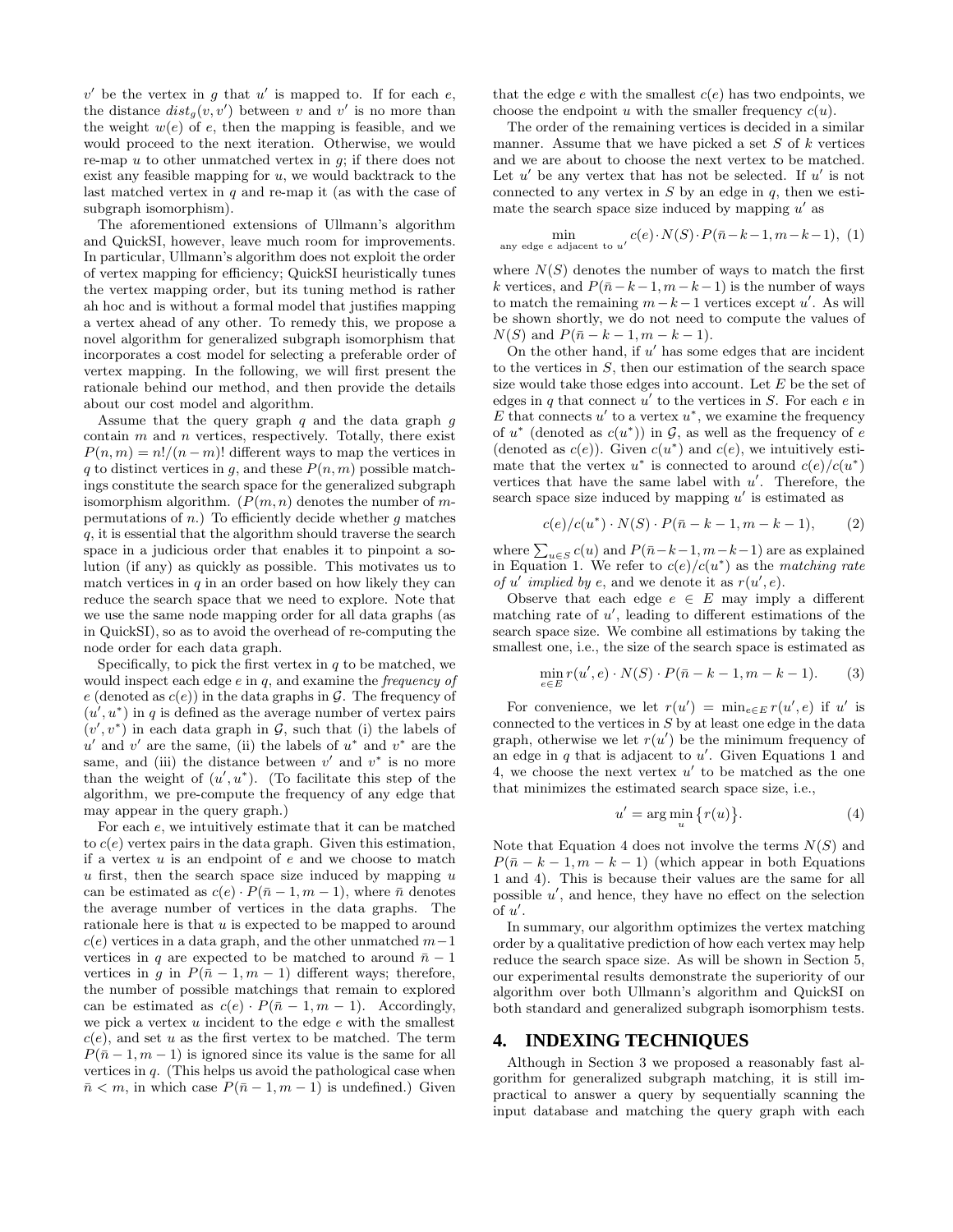data graph, especially if the database is large. We apply the *filtering*-and-*verification* strategy to reduce the matching cost, that is, we first filter out as many unmatching data graphs as possible and then verify the remaining candidate data graphs by matching them with the query graph one by one. To do this, it is important to design an effective indexing technique to filter out the unmatching data graphs.

In this section, we propose three indexing techniques: **D-Index**, **FP-Index** and **S-Index**. First, in Section 4.1 we present D-Index, which can be easily constructed but its pruning power is relatively weak. Then, we propose FP-Index in Section 4.2, which has an expensive construction cost but is partially verification-free. Lastly, in Section 4.3 we propose S-Index, which explores the star structures to achieve effective pruning as well as a low construction cost.

#### **4.1 Distance Index**

We first present D-index, which is constructed based on the distance among pairs of vertices in each data graph. Given a data graph  $g = (V_g, E_g, l_g) \in \mathcal{G}$ , we obtain the *distance set* ( $DS$ ) of all triplets of every two vertices consisting of their ordered labels and the correspond distance in g as follows.

$$
\mathcal{DS}(g) = \{ (l_g(u), l_g(v), dist_g(u, v)) : u, v \in V_g, l_g(u) \le l_g(v) \}
$$

A distance triplet  $(l_1, l_2, d) \in \mathcal{DS}(q)$  is subsumed by another distance triplet  $(l_1, l_2, d') \in \mathcal{DS}(g)$  if  $d > d'$ . We say that a subset  $\mathcal{DS}_{min}(g) \subseteq \mathcal{DS}(g)$  is minimal if each distance triplet in  $\mathcal{DS}_{min}(g)$  is not subsumed by any other distance triplet, that is, for each  $(l_1, l_2, d) \in \mathcal{DS}_{min}(g)$ , there does not exist  $(l_1, l_2, d') \in \mathcal{DS}_{min}(g)$  such that  $d' < d$ .

Example 2. *Assume that vertex labels are ordered lexicographically, i.e.,* O<N<H<C*. Consider the data graph* g<sup>3</sup> *in Figure 1, the distance set of*  $g_3$  *is*  $DS(g_3) = \{(\text{C},\text{C},1),$ *(*C*,*C*,2), (*C*,*C*,3), (*H*,*C*,1), (*H*,*C*,2), (*H*,*C*,3), (*N*,*C*,1), (*N*,*C*,2), (*O*,*C*,1), (*O*,*C*,2), (*O*,*C*,3), (*O*,*C*,4),(*N*,*H*,2), (*O*,*H*,3), (*O*,*H*,4),*  $(0,N,1), (0,N,2), (0,0,1)$ }*, and*  $DS_{min}(g_3) = \{ (C,C,1),$ *(*H*,*C*,1), (*N*,*C*,1), (*O*,*C*,1), (*N*,*H*,2), (*O*,*H*,3), (*O*,*N*,1), (*O*,*O*,1)*}*. Note that*  $|\mathcal{DS}(g_3)| = 18$  *while*  $|DS_{min}(g_3)| = 8$ *.* 

The minimal set of distinct distance triplets in the database is then given by

$$
\mathcal{DS} = \cup_{g \in \mathcal{G}} \mathcal{DS}_{min}(g).
$$

For each distance triplet  $(l_1, l_2, d) \in \mathcal{DS}$ , the set of data graphs that contain  $(l_1, l_2, d)$  is given by

$$
\mathcal{A}(l_1,l_2,d) = \{g : (l_1,l_2,d) \in \mathcal{DS}_{min}(g)\}.
$$

The *Distance Index* (*D-index*) is constructed on DS and  $\mathcal{A}(l_1, l_2, d)$  for each  $(l_1, l_2, d) \in \mathcal{DS}$ , which is to be detailed as follows.

#### *4.1.1 Index Construction*

The structure of D-index consists of the following parts:

- A B+-tree index, called the *Label Pair Index* (*LPI*), stores all pairs of labels of the triplets in DS.
- A sorted list of distance values for each label pair  $(l_1, l_2) \in LPI$ , denoted by  $LPI(l_1, l_2) \cdot DV$ , that is,  $LPI(l_1, l_2) \cdot DV = \{d : (l_1, l_2, d) \in \mathcal{DS}\}.$
- Each distance value  $d \in LPI(l_1, l_2) . DV$  for any  $(l_1, l_2) \in LPI$  is associated with a set of data graphs  $A(l_1, l_2, d)$ , we further denote it as  $LPI(l_1, l_2) \cdot DV(d) = A(l_1, l_2, d).$

|                         | Algorithm 1: BUILD-DINDEX( $\mathcal{G}$ )                                          |  |  |  |  |
|-------------------------|-------------------------------------------------------------------------------------|--|--|--|--|
|                         | <b>input</b> : the graph database, $\mathcal{G}$<br><b>output:</b> the D-index, LPI |  |  |  |  |
|                         | 1 for $q \in \mathcal{G}$ do                                                        |  |  |  |  |
| $\bf{2}$                | Compute $\mathcal{DS}_{min}(g)$ ;                                                   |  |  |  |  |
| 3                       | for $(l_1, l_2, d) \in \mathcal{DS}_{min}(g)$ do                                    |  |  |  |  |
| $\overline{\mathbf{4}}$ | $LPI \leftarrow (l_1, l_2)$ ;                                                       |  |  |  |  |
| 5                       | $LPI(l_1, l_2).DY \leftarrow d;$                                                    |  |  |  |  |
| 6                       | $LPI(l_1, l_2).DV(d) \leftarrow g;$                                                 |  |  |  |  |
|                         | return LPI                                                                          |  |  |  |  |

|   | <b>Algorithm 2:</b> QUERY-DINDEX $(q, LPI, \mathcal{G})$                                                  |
|---|-----------------------------------------------------------------------------------------------------------|
|   | <b>input</b> : the query graph, $q = (V_a, E_a, l_a, t)$                                                  |
|   | $D$ -Index, $LPI$                                                                                         |
|   | the graph database, $\mathcal G$                                                                          |
|   | <b>output:</b> the candidate set of q, $C(q)$                                                             |
|   | $1 \mathcal{C}(q) \leftarrow \mathcal{G}$ ;                                                               |
|   | 2 for $(l_1, l_2, d) \in \mathcal{DS}_{min}(q)$ do                                                        |
|   | 3 $\mathcal{C}(l_1, l_2, d) \leftarrow \emptyset$ ;                                                       |
|   | 4 for $k \in LPI(l_1, l_2)$ . DV and $k \leq d$ do                                                        |
|   | 5 $\bigcup \mathcal{C}(l_1, l_2, d) \leftarrow \mathcal{C}(l_1, l_2, d) \cup LPI(l_1, l_2) \cdot DV(k)$ ; |
| 6 | $\mathcal{C}(q) \leftarrow \mathcal{C}(q) \cap \mathcal{C}(l_1, l_2, d)$ ;                                |
|   | 7 return $C(q)$                                                                                           |

The algorithm for D-index construction, BUILD-DINDEX, is shown in Algorithm 1. For each data graph  $g \in \mathcal{G}$ , we first compute its minimal distance set  $\mathcal{DS}_{min}(g)$  (Line 2). Then, for each distance triplet  $(l_1, l_2, d) \in \mathcal{DS}_{min}(g)$ , we assign  $(l_1, l_2)$  to *LPI* and put the distance value d to the sorted list  $LPI(l_1, l_2)$ . DV (Line 4-5). Finally, g is included in  $LPI(l_1, l_2) \, DV(d)$  (Line 6).

#### *4.1.2 Query Processing*

Given a query graph  $q = (V_q, E_q, l_q, t)$ , we first obtain its minimal distance set  $\mathcal{DS}_{min}(q)$  by all pairs shortest path algorithm. For each distance triplet  $(l_1, l_2, d) \in \mathcal{DS}_{min}(q)$ , the correspond candidate set  $C(l_1, l_2, d)$  can be obtained by merging all the graph sets associated with  $LPI(l_1, l_2) \cdot DV(k)$ for  $1 \leq k \leq d$ . The final candidate set  $\mathcal{C}(q)$  for verification is the intersection of all the candidate sets of each distance triplet  $(l_1, l_2, d) \in \mathcal{DS}_{min}(q)$ , that is

$$
\mathcal{C}(q) = \bigcap_{(l_1,l_2,d) \in \mathcal{DS}_{min}(q)} \mathcal{C}(l_1,l_2,d).
$$

As shown in Algorithm 2, processing the query graph  $q$  by D-index obtains the candidate set for each distance triplet  $(l_1, l_2, d) \in \mathcal{DS}_{min}(q)$  (Lines 3-5), and then intersects them to output the candidate set of  $q$  (Line 6).

LEMMA 1. *Given a query graph*  $q = (V_q, E_q, l_q, t)$ , its an*swer set*  $\mathcal{A}(q)$  *is a subset of* BUILD-DINDEX $(q, LPI, \mathcal{G})$ *.* 

PROOF. Consider a data graph  $g = (V_g, E_g, l_g) \in$ G that matches q. For each edge  $(v, u) \in E_q$ , we can map it to a path  $P = \langle f(v), \ldots, f(u) \rangle$  such that  $|P| \leq t(v, u)$ . Without the loss of generality, we assume that  $l_g(f(v)) \leq l_g(f(u))$ . Consider the distance triplet  $(l_g(f(v)), l_g(f(u)), d) \in \mathcal{DS}_{min}(g)$ , we have  $d \leq |P|$ , that is  $d \leq t(v, u)$ , which completes the proof.  $\Box$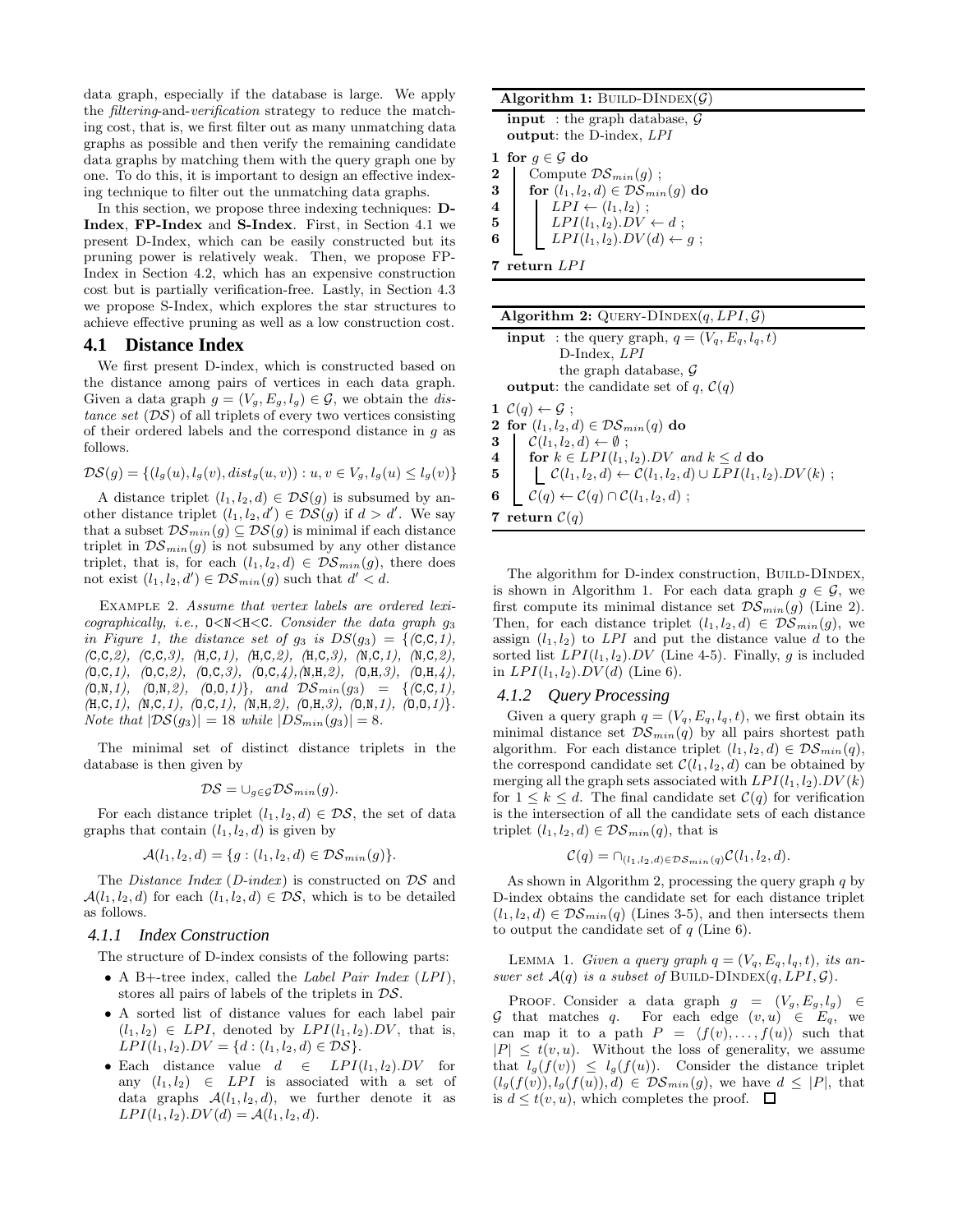#### *4.1.3 Complexity Analysis*

Assume that  $\alpha$  is the average number of vertices and  $\beta$  is the average number of edges for the graphs in  $\mathcal{G}$ , the space complexity of D-index is  $O(\alpha^2|\mathcal{G}|)$ . Since the construction time for each  $\mathcal{DS}_{min}(g)$  is  $O(\alpha\beta)$  by starting a BFS from each vertex in  $g$ , the time complexity of constructing  $D$ index is  $O(\alpha\beta|\mathcal{G}|)$ .

The generation of minimal distance set of query graph q can be done in  $O(|V_q|^3)$  time. For each distance triplet in  $\mathcal{DS}_{min}(q)$ , the response time of D-index is  $O(log(md))$ where m is the number of distinct labels in  $\mathcal G$  and d is the largest distance. Thus, the index response time for the graph pattern is  $O(|V_q|^3 + k^2 \log(md))$ , where k is the number of distinct labels in q. Note that, in practice, both  $|V_q|$  and k are very small.

#### **4.2 Frequent Pattern Index**

The shortcoming of D-index is that it loses the structural information of data graphs. As a result, the filtering is not effective enough, leading to a lot of unmatched candidate graphs. Although there are graph indexing approaches that retain structural information of data graphs [4, 9, 15, 18, 23], they cannot be directly applied to answer generalized subgraph queries.

In order to employ structural information for answering generalized subgraph queries, we propose the concept of *frequent generalized subgraph* (*FGG*) patterns and apply FGGs to design a structural index called *Frequent Pattern Index* (*FP-index* ). The challenges, however, are 1) how to efficiently mine the FGGs, 2) how to apply and index FGGs for filtering. We address the two challenges as follows.

The first challenge can be addressed by the pattern-growth approach [1]. The difference is that in an FGG, edges are weighted. To obtain weighted edges for FGGs, we grow the frequent patterns from weighted edges. We initialize the set of weighted edges by taking the set of distinct distance triplets  $\mathcal{E} = \bigcup_{g \in \mathcal{G}} \mathcal{DS}(g)$  introduced in Section 4.1, where each distance triplet  $(l_1, l_2, d) \in \mathcal{E}$  is considered as an edge  $(l_1, l_2)$  with weight d, while  $|\mathcal{C}(l_1, l_2, d)|$  is the frequency of the edge.

A subgraph pattern  $f$  is frequent if its frequency is greater than a pre-defined threshold  $\sigma$ . Since the number of FGGs can be too large and indexing a large number of FGGs will increase the index size and hence the search time, we apply a maximum pattern size threshold,  $\gamma$ , and a maximum edge weight threshold,  $\rho$ , to obtain only FGGs with size at most  $γ$  and any edge weight at most  $ρ$ . In our experiments, we set these thresholds as the best possible values such that the FGGs can fit in the machine memory.

#### *4.2.1 Index Construction*

The FP-index consists of two parts: *frequent pattern graph index* (*FPG-index*) and *edge index* (*E-index*). FPG-index stores the FGGs in a B+-tree, with the key as an FGG and the data value as the set of data graphs containing the FGG. To answer queries that may contain infrequent edges, we also construct E-index that builds a B+-tree on the set of infrequent edges and frequent large-weight edges whose weights are larger than  $\rho$ , with the key as an edge and the data value as the set of data graphs containing the edge.

#### *4.2.2 Query Processing*

Given a query graph  $q$ , we process the query with FPindex as follows:



**Figure 2: Two star structures:**  $s_{g_3}(v_1)$  and  $s_{g_3}(v_3)$ 

- Case 1:  $q$  is an FGG indexed by FPG-index. In this case, we obtain  $q$ 's answer set from the index directly without verification.
- Case 2:  $q$  is not an FGG indexed by FPG-index. If  $q$ contains infrequent edges, then the candidate set of  $q$  is relatively small (at most  $\sigma|\mathcal{G}|$ ), which can be retrieved from E-index. Otherwise, we reduce the weight of some edges in q to obtain an FGG  $q'$ , then we have a partial answer,  $\mathcal{A}(q')$ , of q, without verification. And then, we obtain the rest of the answer, i.e.,  $\mathcal{A}(q) \setminus \mathcal{A}(q')$ , as follows. We decompose  $q$  into several FGGs in FPGindex and frequent large-weight edges in E-index, as  $f_1, f_2, \ldots, f_k$ , and compute the candidate set by intersecting the answer sets of these frequent patterns:  $\bigcap_{1\leq i\leq k}\mathcal{A}(f_i).$

#### *4.2.3 Complexity Analysis*

Similar to other structural graph indexes such as FG-index [4], the construction cost of FP-index is dominated by the cost of mining FGGs and the index size is dominated by the overall size of FGGs. Likewise, the query processing complexity also heavily depends on the number of FGGs indexed as well as the value of  $\sigma|\mathcal{G}|$ . However, the complexity of mining FGGs, as well as the size and number of FGGs, may vary significantly from database to database and we are not aware of any formal analysis for these factors in the literature.

### **4.3 Star Index**

Since the number of FGGs can be large, FP-index can only be used to process queries of small size efficiently. Moreover, mining FGGs may also be too expensive. Thus, we propose another index, called *Star Index* (*S-index*), which uses only star structures (instead of subgraph structures) to reduce both the index construction and storage overhead, while still capturing much of the structural information for effective filtering in query processing.

For a vertex v in a data graph  $g = (V_g, E_g, l_g) \in \mathcal{G}$ , we define the *star structure* of v as  $s_g(v)=(V_g, E_g^v, l_g, w)$ , where (1) v is the center of the star structure; (2)  $E_g^{\nu}$  consists of the edges from v to other vertices in  $V_g$ , that is  $E_g^v = \{v\} \times (V_g \setminus$  ${v}$ ; (3) w is a function that assigns the distance  $dist<sub>g</sub>(v, u)$ to each edge  $(v, u) \in E_g^v$ , i.e.,  $w(v, u) = dist_g(v, u)$ . For example, Figure 2 shows the star structures of  $v_1$  and  $v_3$  of the graph  $g_3$  in Figure 1.

We group the weights of the edges in a star structure by the label of the non-center end vertex. Let  $L = \{l_q(u) : u \in$  $V_q \setminus \{v\}$ . We obtain a *multiset* of weights (called *weight multiset*) for each label as follows

$$
\mathcal{W}_g(v,l) = \{w(u,v) : l_g(u) = l, l \in L, \text{ and } u \in V_g \setminus \{v\}\}.
$$

The weight values in the weight multiset are sorted in ascending order. Table 2 lists all the weight multisets for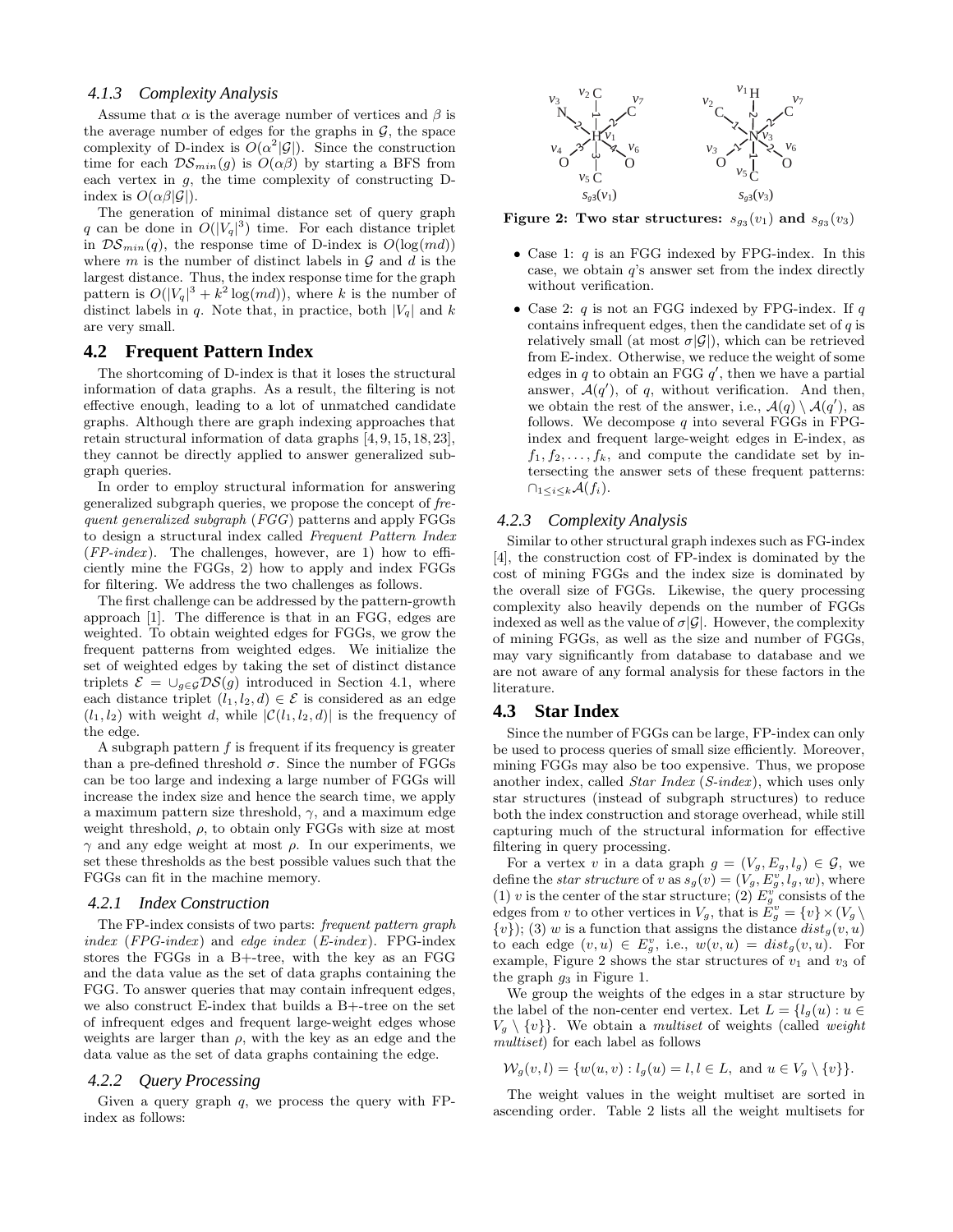**Table 2: Weight multisets of** g<sup>3</sup>

| $\overline{\text{Vertex}}\ v$ | $\boldsymbol{v}$<br>$\iota_{g_3}$ | N              | C        | 0   | Н              |
|-------------------------------|-----------------------------------|----------------|----------|-----|----------------|
| $v_1$                         | Н                                 | $\overline{2}$ | 1,2,3    | 3,4 |                |
| $v_2$                         | C                                 |                | $^{1,2}$ | 2,3 |                |
| $v_3$                         | Ν                                 |                |          | 1.2 | $\overline{2}$ |
| $v_4$                         | Ο                                 |                | 2,2,3    |     | 3              |
| $v_5$                         | С                                 |                | 2,3      | .2  | 3              |
| $v_6$                         |                                   | 2              | 1,3,4    |     |                |
| $v_7$                         | C                                 | 2              | $_{1,3}$ | 3,4 | $\overline{2}$ |

**Table 3: Compressed weight multisets of** g<sup>3</sup>

| Label | ٦   |  |
|-------|-----|--|
|       |     |  |
| ٦     |     |  |
|       | 2.3 |  |
|       |     |  |

each label and each star structure of  $q_3$ . For example, for the star structure  $s_{g_3}(v_1), \mathcal{W}_{g_3}(v_1, \mathbf{C}) = \{1, 2, 3\}, \mathcal{W}_{g_3}(v_1, \mathbf{O}) =$  $\{3, 4\}$ , and  $\mathcal{W}_{g_3}(v_1, \mathbb{N}) = \{2\}.$ 

Given two weight multisets  $W_1 = \{w_1, \ldots, w_k\}$  and  $W_2 =$  $\{w'_1, \ldots, w'_t\}$ , where  $k \leq t$ . We define the merge of  $\mathcal{W}_1$  and  $\mathcal{W}_2$  as follows.

$$
W_1 \cap W_2 = \{ \min(w_1, w'_1), \dots, \min(w_k, w'_k), w'_{k+1}, \dots, w'_t \}.
$$

For some vertices in a graph, they may share the same label. So, we further compress the weight multisets as follows.

$$
\mathcal{W}_g(l_1, l_2) = \cap_{l_g(v) = l_1, v \in V_g} \mathcal{W}_g(v, l_2).
$$

Table 3 lists the compressed weight multisets. For example,  $v_2$  and  $v_5$  share the same label C, so  $\mathcal{W}_{g_3}(v_2, H) = \{1\}$ and  $\mathcal{W}_{g_3}(v_5, H) = \{3\}$  are merged into one  $\mathcal{W}_{g_3}(C, H) =$  $\{\min(1, 3)\} = \{1\}.$ 

The set of distinct compressed weight multisets of each label pair  $(l_1, l_2)$  in the database  $\mathcal G$  can be obtained as follows.

$$
\mathcal{W}(l_1, l_2) = \cup_{g \in \mathcal{G}} \mathcal{W}_g(l_1, l_2).
$$

For each compressed weight multiset  $w \in \mathcal{W}(l_1, l_2)$ , the set of data graphs whose corresponding compressed weight multiset is  $w$  is defined as follows.

$$
\mathcal{A}(w) = \{g : \mathcal{W}_g(l_1, l_2) = w \text{ and } g \in \mathcal{G}\}.
$$

#### *4.3.1 Index Structure*

S-index is constructed based on  $W(l_1, l_2)$  for each distinct label pair  $(l_1, l_2)$  and  $\mathcal{A}(w)$  for each  $w \in \mathcal{W}(l_1, l_2)$ . The index structure of S-index consists of the following parts:

- A B+-tree on the set of distinct label pairs with each pair  $(l_1, l_2)$  as the key and  $\mathcal{W}(l_1, l_2)$  as the data value. We name this B+-tree as  $SI$ .
- A nested B+-tree on the set of distinct compressed weight multisets  $W(l_1, l_2)$  for each pair  $(l_1, l_2)$ , where each compressed weight multiset  $w \in \mathcal{W}(l_1, l_2)$  is the key and  $\mathcal{A}(w)$  is the data value. We name this nested B+-tree as  $SI(l_1, l_2)$ .

Algorithm 3 outlines the construction of S-index. For each data graph  $g \in \mathcal{G}$ , for each distinct label pair  $(l_1, l_2)$  in g, we obtain the compressed weight multiset  $\mathcal{W}_g(l_1, l_2)$ , and store it in the record with the key  $(l_1, l_2)$  in SI. Then, we access the record with the key  $\mathcal{W}_g(l_1, l_2)$  in the nested B+-tree  $SI(l_1, l_2)$  and add g to the corresponding record.

| Algorithm 3: BUILD-SINDEX( $\mathcal{G}$ )                                           |  |  |  |  |
|--------------------------------------------------------------------------------------|--|--|--|--|
| <b>input</b> : the graph database, $\mathcal{G}$<br><b>output:</b> the S-index, SI   |  |  |  |  |
| 1 for $q \in \mathcal{G}$ do                                                         |  |  |  |  |
| Let $L(g) = \{(l_g(u), l_g(v)) : u, v \in V_g \text{ and } u \neq v\}$ ;<br>$\bf{2}$ |  |  |  |  |
| for $(l_1, l_2) \in L(g)$ do<br>3                                                    |  |  |  |  |
| Compute $w = \mathcal{W}_q(l_1, l_2)$ ;<br>4                                         |  |  |  |  |
| Add w to the record in $SI$ with key $(l_1, l_2)$ ;<br>5                             |  |  |  |  |
| Add g to the record in $SI(l_1, l_2)$ with key w;<br>6                               |  |  |  |  |
| return SI                                                                            |  |  |  |  |

| Algorithm 4: QUERY-SINDEX $(q, SI, G)$ |  |  |  |
|----------------------------------------|--|--|--|
|----------------------------------------|--|--|--|

| <b>input</b> : the query graph, $q = (V_q, E_q, l_q, t)$                                  |
|-------------------------------------------------------------------------------------------|
| S-Index, SI                                                                               |
| the graph database $\mathcal G$                                                           |
| <b>output:</b> the candidate set of q, $C(q)$                                             |
| $1 \mathcal{C}(q) \leftarrow \mathcal{G}$ ;                                               |
| 2 Let $L(q) = \{ (l_q(u), l_q(v)) : u, v \in V_q \text{ and } u \neq v \}$ ;              |
| 3 for $(l_1, l_2) \in L(q)$ do                                                            |
|                                                                                           |
| 4 Compute $\mathcal{W}_q(l_1, l_2)$ ;<br>5 $\mathcal{C}(l_1, l_2) \leftarrow \emptyset$ ; |

**6 for**  $w \in SI(l_1, l_2)$  *and*  $w \le W_q(l_1, l_2)$  **do**<br>**7 f**  $\mathcal{C}(l_1, l_2) \leftarrow \mathcal{C}(l_1, l_2) \cup \mathcal{A}(w)$ ;

 $\mathcal{C}(l_1, l_2) \leftarrow \mathcal{C}(l_1, l_2) \cup \mathcal{A}(w)$ ;

**8**  $\mathcal{C}(q) \leftarrow \mathcal{C}(q) \cap \mathcal{C}(l_1, l_2)$ ;

**9** return  $C(q)$ 

#### *4.3.2 Query Processing*

We now discuss query processing by S-index. Given two compressed weight multisets  $W_1 = \{w_1, \ldots, w_k\}$  and  $W_2 =$  $\{w'_1, \ldots, w'_t\}$ , we say that  $\mathcal{W}_1 \leq \mathcal{W}_2$  if and only if 1)  $k \geq t$ , and 2)  $w_r \leq w'_r$  for  $1 \leq r \leq t$ .

LEMMA 2. Let  $s_g(u)$  and  $s_g(v)$  be two star structures, such that *u* and *v* are vertices in graphs  $g = (V_g, E_g, l_g)$ and  $q = (V_q, E_q, l_q, t)$ , respectively. If  $s_q(u)$  matches  $s_q(v)$ , *then we have*  $\mathcal{W}_g(l_1, l_2) \leq \mathcal{W}_q(l_1, l_2)$  *for all distinct label pairs*  $(l_1, l_2)$  *of*  $q$ *.* 

PROOF. Consider a label pair  $(l_1, l_2)$  of q,  $l_1$  is the label of the center vertex of a star structure of  $q$  and  $l_2$  is the label of a non-center vertex. Since  $g$  matches  $q$ , the number of vertices in  $V_q$  with label  $l_2$  is no smaller than the number of vertices in  $V_q$  with the same label. Therefore, we have  $|\mathcal{W}_g(l_1, l_2)| \geq |\mathcal{W}_g(l_1, l_2)|$ . Moreover, for each vertex  $v' \in$  $V_q$  of label  $l_2$ , there exists a vertex  $u' \in V_g$  such that u' maps to v' and  $dist_g(u, u') \leq dist_g(v, v')$ . Thus, the proof is complete.  $\square$ 

According to Lemma 2, we process a query by S-index as shown in Algorithm 4. For each distinct label pair  $(l_1, l_2)$ of q, we merge all the candidate sets associated with  $(l_1, l_2)$ that are smaller than  $\mathcal{W}_q(l_1, l_2)$ , which gives  $\mathcal{C}(l_1, l_2)$ . The candidate set of q is then obtained by intersecting  $\mathcal{C}(l_1, l_2)$ for all distinct pairs  $(l_1, l_2)$  of q.

#### *4.3.3 Complexity Analysis*

Let  $m$  be the average number of distinct labels in a data graph. Thus, the number of distinct label pairs is  $O(m^2)$ , and the number of compressed weight multisets in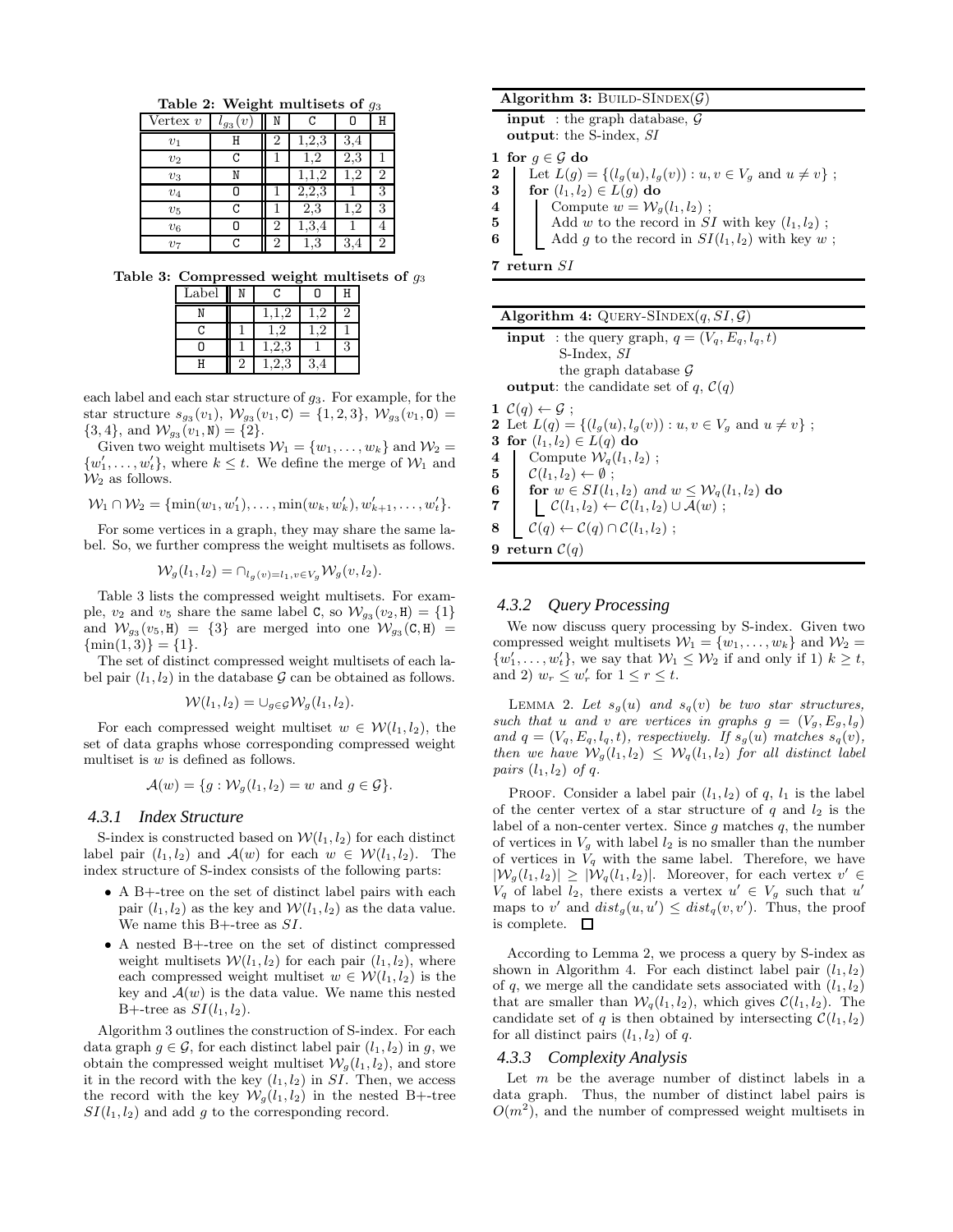

**Figure 3: Efficiency of Generalized Subgraph Isomorphism Algorithms**

the database G is  $O(m^2|\mathcal{G}|)$ . Assume that the average number of vertices in a data graph is  $\alpha$ , then the average size of a compressed weight multiset is  $\alpha/m$ . Thus, the space complexity of S-index is  $O(\alpha m|\mathcal{G}|)$ .

Assume that the number of distinct labels in a query graph  $q$  is  $t$ . The index response time is the summation of the time for searching the compressed weight multisets of  $q$ , thus the running time complexity is  $O(t^2 \log(m^2|\mathcal{G}|))$ . Note that, in real life queries, the number of distinct labels is often small.

# **5. EXPERIMENTAL RESULTS**

This section experimentally evaluates our indices and algorithms for generalized subgraph matching. Section 5.1 describes the experimental settings. Section 5.2 evaluates our algorithms for the generalized subgraph isomorphism problem, and Section 5.3 tunes the parameters for the proposed FP-Index. After that, Sections 5.4 and 5.5 demonstrate the efficiency of our indexing methods on real and synthetic datasets, respectively.

#### **5.1 Experimental Settings**

**Datasets.** We use two benchmark datasets commonly adopted in the literature [8, 18]. Both datasets contain graphs that represent chemical molecules. The first one is the AIDS Antiviral Screen Dataset [18], which consists of 10, 000 graphs. The second dataset is referred to as PubChem [18], and it contains 100, 000 graphs. We use PubChem.mK to denote a sample set of PubChem with  $m$  thousands of graphs. In addition, we use synthetic datasets produced from GraphGen<sup>2</sup>, a public available synthetic graph generator.

**Query sets.** For the AIDS dataset, we adopt the query sets from [18], but we ignore the label on each edge and add a weight on the edge (since we target at query graphs where the edges are unlabelled and weighted). For the other datasets, we generate the query sets by first extracting generalized subgraphs from the graphs in the datasets, such that the number of data graphs matching each extracted generalized subgraph is at most 10% of the total number of data graphs. In other words, we avoid generating generalized subgraph matching queries that would return excessive numbers of results.

All of our experiments are conducted on a machine with a Intel Xeon 2.4GHz CPU with 48GB RAM.

## **5.2 Generalized Subgraph Isomorphism**

Our first set of experiments compares three algorithms for generalized subgraph isomorphism: our cost-based ap-



**Figure 4: Space and Pre-computation Costs of the FP-index**

proach (denoted as CBA), as well as the extensions of Ullmann's algorithm and QuickSI. Figure 3 illustrates the average running time required by each algorithm to match each query graphs in query set  $Q_i$  to all data graphs in the AIDS dataset. In particular, each query set Q*<sup>i</sup>* contains 1000 query graphs, and each query graph in  $Q_i$  contains i vertices. Figure 3a shows the results when the edges in the query graph have average weight 1.5. Observe that CBA considerably outperforms the extension of QuickSI, which in turn is superior than the extension of Ullman's algorithm. Figure 3b shows the results when the average edge weight in the query graph equals 1, i.e., when the generalized subgraph isomorphism problem degenerates to the standard subgraph isomorphism problem. Even in this degenerated case, CBA still consistently outperforms QuickSI and Ullmann's algorithm. This demonstrates the superiority of our cost-based method for optimizing vertex matching order. We have conducted a similar set of experiments on the PubChem datasets, and we found that the results are qualitative similar; we omit those results for the interests of space.

# **5.3 Tuning the FP-index**

The second set of our experiments evaluation the space and pre-computation costs of the FP-index (presented in Section 4.2) on a set of 40 thousands data graphs sampled from the PubChem dataset. Figure 4a illustrates the number of Frequent Generalized subGraphs (FGG) that need to be stored in the FP-index, varying the maximum edge weight  $\rho$  in the graph patterns from 1 to 4, with the frequency threshold set to  $\sigma = 0.05$  and the maximum number of vertices in the FGGs set to  $\gamma = 4$ . Note that the number of FGGs increases exponentially with maximum edge weight  $\rho$ . Figure 4b shows the time required to mine the FGGs, which also exhibits an exponential growth with the increase of  $\rho$ . These results indicate that maximum edge weight adopted in the construction in the FP-index have to be carefully selected and has to be reasonably small.

Figures 4c and 4d illustrate the number of FGGs and precomputation time required by FP-index, respectively, varying the frequency threshold  $\sigma$  from 0.01 to 0.05, with the maximum edge weight set to  $\rho = 3$  and the maximum number of vertices in the FGGs set to  $\gamma = 4$ . Observe that

 $\mathrm{^{2}http://www.cse.ust.hk/graphgen/}}$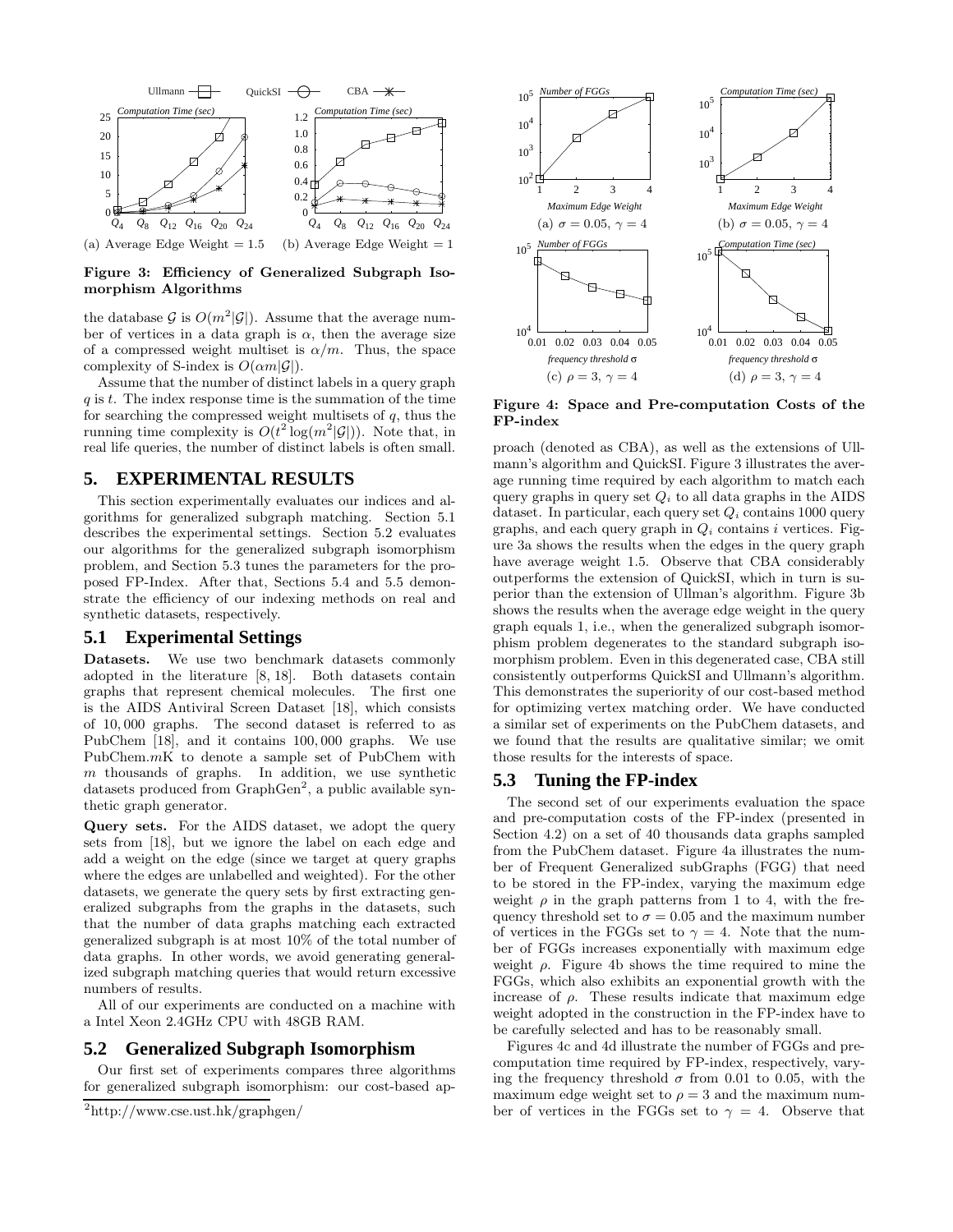

**Figure 5: Index Performance v.s. Dataset Size**

both the number of FGGs and the pre-computation time decreases exponentially when the frequency threshold  $\sigma$  increases. Hence, we may use a large  $\sigma$  to reduce the space and pre-computation cost of the FP-index. One may be tempted to set  $\sigma$  to be even larger than 0.05, which, however, may significantly reduce the effectiveness of FP-index, as an excessively large  $\sigma$  would make it difficult for FP-index to answer a query without invoking the verification process.

Based on the results in Figure 4, we set  $\rho = 3$ ,  $\sigma = 0.05$ , and  $\gamma = 4$  for the FP-index in all following experiments.

#### **5.4 Performance of Indices**

Our next set of experiments compares the performance of the three proposed indices (i.e., D-index, S-index, and FP-index) in terms of query processing performance, space overhead, and construction time. For these experiments, we use sample sets of PubChem dataset with sizes varying from 10K to 100K. We do not use the AIDS dataset as it contains only a small number of data graphs.

Figure 5a illustrates average query processing time of each index for a query set with 1000 graphs, such that on average each graph has 5 vertices and 7 edges, and the average edge weight equals 2.5. Both the S-index and the FP-index significantly outperforms the D-index, and the FP-index is slightly better than the S-index. This is consistent with the results in Figure 5b, which shows the average size of the candidate set induced by each index during query processing. As shown in Figures 5c and 5d, however, the space and construction overheads of FP-index are significantly higher than those of the S-index, which in turn are higher than those of the D-index.

Figure 6a shows the average query time of each index for query sets  $V_i E_j$  on the dataset with 40K data graphs, such that each query set  $V_iE_j$  contains 1000 query graphs, each of which has  $i$  vertices and  $j$  edges, and the average weight of the edges equals 2.5. The FP-index achieves the smallest query time when the numbers of vertices and edges in the query graphs are small, but it is outperformed by the Sindex on large query graphs. In addition, the D-index is consistently slower than both the FP-index and the S-index.

Figure 6b illustrates the average query time of each index for query set  $V_5E_7$ , with the average edge weight varying



**Figure 6: Index Performance v.s. Parameters of the Query Graphs**



**Figure 7: Index Performance v.s. Graph Density**

from 1 to 5. The FP-index performs the best when the average edge weight is no more than 3, which is the maximum edge weight handled in its preprocessing step. When the average edge weight is larger than 3, however, the performance of the FP-index degrades, and the S-index becomes the most efficient one.

## **5.5 Performance on Synthetic Dataset**

The experiments use synthetic datasets to evaluate the performance of our indices with respect to a parameter that has not been investigated in the previous experiments, i.e., the densities of the data graphs. In particular, the density of a data graph with *n* vertices and *m* edges equals  $m/(n/2)$ . We generate synthetic graphs with densities varying from 0.3 to 0.7, and we use them to construct datasets, such that each dataset contains 10K data graphs, each of which has 30 edges and a fixed density. The query graphs for each dataset is constructed in a manner similar to previous experiments, such that each query graph on average has 5 vertices, 7 edges, with an average edge weight 2.5.

Figure 7 illustrates the performance of each index as a function of the data graph density. As with our previous experiments, the FP-index achieves the best query performance, but it incurs the highest space and pre-computation overheads. The D-index requires the smallest space and preprocessing time, but its query time is the largest. The Sindex consistently lands on the middle ground between the FP-index and the D-index.